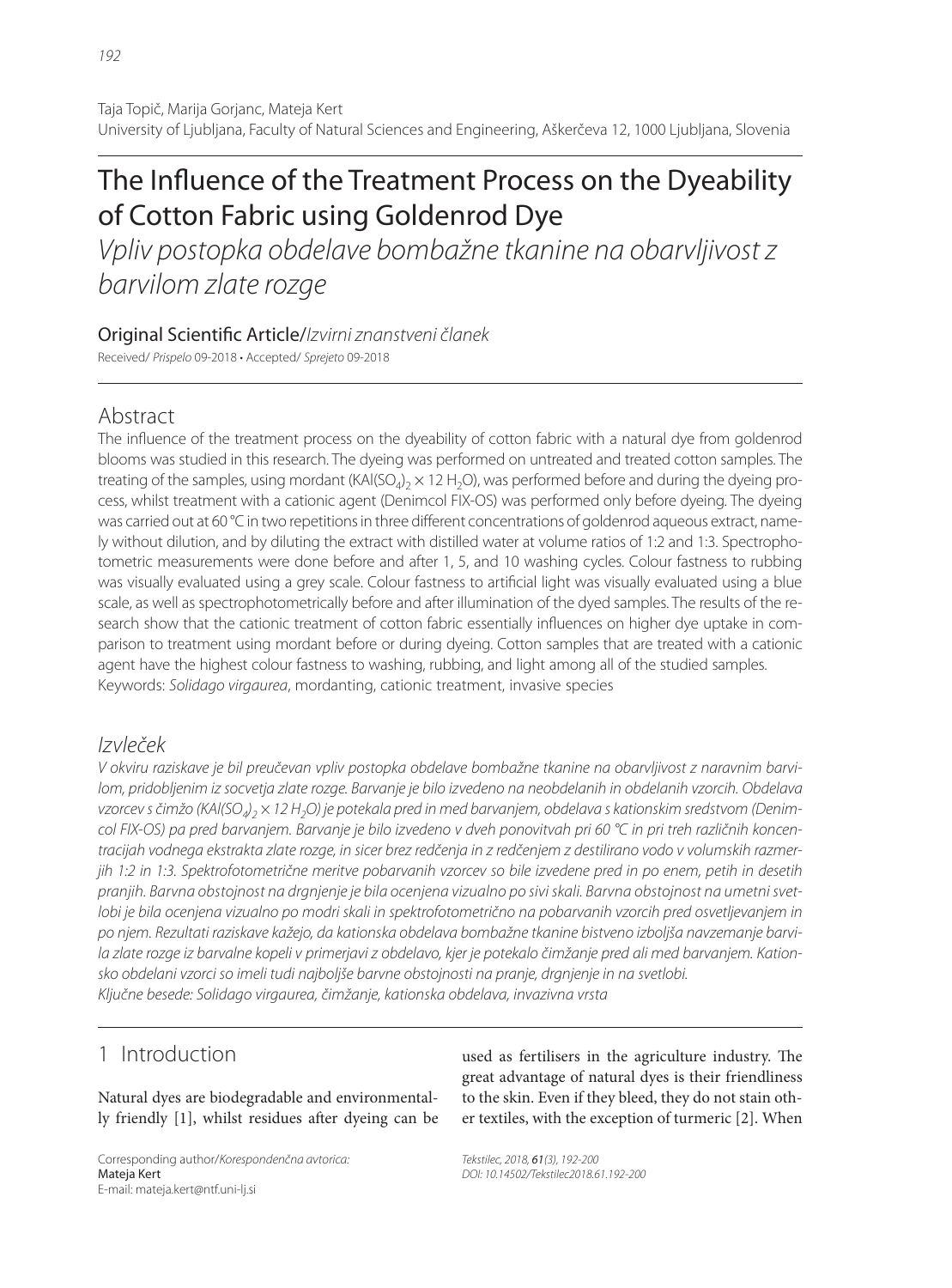using natural dyes their numerous deficiencies should be eliminated, especially their low affinity to cellulosic fibres.

Goldenrod (*Solidago*) is a green perennial of the Aberdeen family [3]. The goldenrod comes from North America [4], but it can be found elsewhere in the world, including Europe, where it was brought as a decorative plant at the end of the 17<sup>th</sup> century [3]. Representatives of both indigenous and invasive Solidago species can be found in Slovenia. The autochthon goldenrod is a common goldenrod (*Solidago virgaurea*), while the invasive are Canadian (Solidago canadensis) and giant (*Solidago gigantea*) goldenrod [3]. Goldenrod represents a major environmental problem on one hand, but it can also be beneficial. Due to its antibacterial activity, it can be used for healing purposes. Today its active substances can be found in many pharmaceutical preparations, especially in diuretics. The goldenrod contains dyes, namely flavonoids, including quercetin, quercitirin, isoquercitrin, rutin, and kaempferol (Figure 1) [5]. All of the above the ground parts of the plant can be used – the stem, leaves, buds, and blooms.

In the studies using goldenrod for dyeing, the researchers studied how the type and concentration

of metal salt, dye concentration, the content of total phenols in the dye extract, and the liquor-togoods ratio influence the dyeability of textiles [5–8]. Exhaust dyeing is one of the most frequently used dyeing processes for dyeing with goldenrod dye found in the literature, where the liquorto-goods ratio depends on the substrate composition and its form (yarn, fabric) [5–8]. Dyeing is usually performed at boiling temperature and lasts for a maximum of 60 minutes, followed by several rinsings to remove unfixed dye from the textile surface. The use of metal salts before, during, or after dyeing is recommended to improve the colour fastness of textiles dyed with natural dyes. The most often used metal salts are iron (II) chloride (FeCl<sub>2</sub>), iron (II) sulfate heptahydrate (FeSO<sub>4</sub>  $\times$  7 H<sub>2</sub>O), and potassium aluminium sulfate dodecahydrate  $(KAI(SO<sub>4</sub>)<sub>2</sub> \times 12$  H<sub>2</sub>O) [6, 7]. In one of the studies found that the metal salt types influence the colour shade of the textile dyed with goldenrod extract. Iron salt (FeSO<sub>4</sub>  $\times$  7 H<sub>2</sub>O) caused a darkening of the colour in comparison to samples of wool and flex dyed without metal salt. In one-bath dyeing when metal salt (Fe (II) or Al salts) is added into the dyebath during the dyeing process, the economically more acceptable process



OH HO OН  $CH<sub>3</sub>$ ö ÒН òн ЮH *b quercitirin*



*Figure 1: Chemical structures of goldenrod dyes*

Tekstilec, 2018, 61(3), 192-200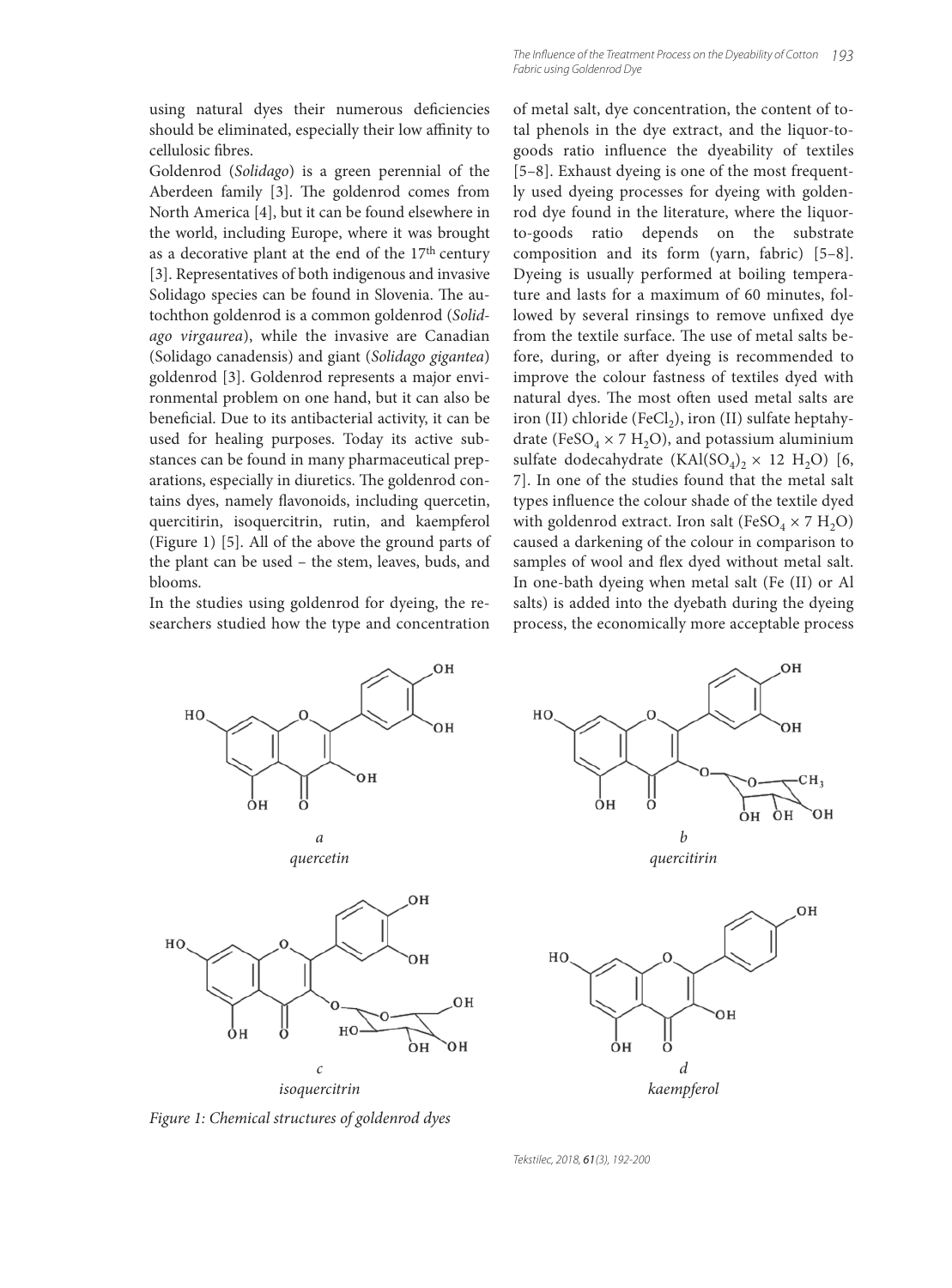is used due to lower consumption of water in comparison to the two-bath process, which treats the textile with metals salt in the first bath, and then dyeing in the second bath. Moreover, mordants, based upon Co, Sn, or Cr salts, could cause problems with effluents released from the dyeing process because of the waste water limits defined for the concentrations of heavy metals [7].

In the literature no research of the use of a cationic agent to increase the adsorption of goldenrod dye onto cotton fabric can be found. Therefore, the aim of the research was to increase the dyeability of cotton fabric with goldenrod dye from an aqueous extract of fresh flowers of the plant. For that purpose a comparison between the treatment of fabric with a cationic agent and metal salt was performed in the research. Samples of cotton fabric were mordanted using aluminium salt  $(KAI(SO<sub>4</sub>)<sub>2</sub>$  $\times$  12 H<sub>2</sub>O) before and during the dyeing process, whilst treatment of the cotton fabric with a commercial reactive polyammonium compound (Denimcol FIX-OS) was performed only before dyeing. Colour fastness to rubbing, washing, and light was also carried out. It was assumed that the use of metal salt before or during dyeing contributes to the improvement of the dyeing quality to a lesser extent than chemical modification of cotton fabrics with a reactive polyammonium compound. The latter enables the introduction of cationic sites onto which anionic dyes can be adsorbed more willingly, and to a greater extent due to electrostatic attractive interactions.

# 2 Experimental

#### 2.1 Fabric

Chemically bleached cotton fabric produced by Tekstina tekstilna industrija Ajdovščina, d. o. o. with the construction parameters, presented in Table 1, was used in the research.

*Table 1: Construction parameters of the fabric*

| Composi-<br>tion | Weave | Mass per<br>unit area | Fabric density<br>$\lceil$ cm <sup>-1</sup> $\rceil$ |      |  |
|------------------|-------|-----------------------|------------------------------------------------------|------|--|
|                  |       | $[g/m^2]$             | warp                                                 | weft |  |
| 100% cotton      | plain | 124                   | 50                                                   | 30   |  |

#### 2.2 Textile auxiliaries and chemicals

The reactive polyammonium compound Denimcol FIX-OS (CHT, Switzerland), potassium aluminium sulfate dodecahydrate  $(KAI(SO<sub>4</sub>)<sub>2</sub> \times 12 \text{ H}<sub>2</sub>O)$ , sodium hydroxide (NaOH 36°Bé), and acetic acid (CH<sub>3-</sub> COOH 30 %) were used in the research.

#### 2.3 Preparation of dyeing extract and treatments of cotton fabric

#### 2.3.1 Preparation of aqueous extract from goldenrod plant

Goldenrod flowers were collected in Ljubljana Marshes on 23<sup>rd</sup> of August 2017. They were freshly frozen. Before use, the flowers were defrosted. An aqueous extract of goldenrod flowers was prepared at LR 20:1 with distilled water. The extract was boiled for 60 minutes and then filtered. Three concentrations of extract were used for dyeing, namely without dilution  $(C_0)$  and with a dilution at volume ratios 1:2  $(C_1)$  and 1:3  $(C_2)$  using distilled water. The preparation of the sufficient quantity of the extract enables us to achieve repeatability of all of the dyeings.

#### 2.3.2 Treatments of cotton fabric

Samples of cotton fabric were mordanted before and during dyeing, as well as treated with a cationic agent before dyeing. The mass of each sample was 5 g.

#### **Pre-mordanting**

Mordanting of samples before dyeing (CP) was carried out at a temperature of 50 °C for 30 minutes with 3 g/L KAl(SO<sub>4</sub>)<sub>2</sub> × 12 H<sub>2</sub>O at LR = 20:1 in the GyroWash apparatus (James Heal, Great Britain). After mordanting the samples were dyed.

#### **Meta-mordanting**

Mordanting of samples during the dyeing process (MP) was performed as follows. After 10 minutes of dyeing samples at 60 °C, 3 g/L KAl(SO<sub>4</sub>)<sub>2</sub> × 12 H<sub>2</sub>O was added into the dyebath and dyeing was continued for a further 50 minutes at the same temperature in the GyroWash apparatus.

#### **Cationic pre-treatment**

Prior to dyeing, the samples (KP) were treated at liquid ratio (LR) = 10:1 with 5% Denimcol FIX-OS and 2.75 ml/l NaOH 36°Bé for 20 minutes at 50 °C in the GyroWash apparatus. Then the samples were rinsed in cold (25 °C) distilled water and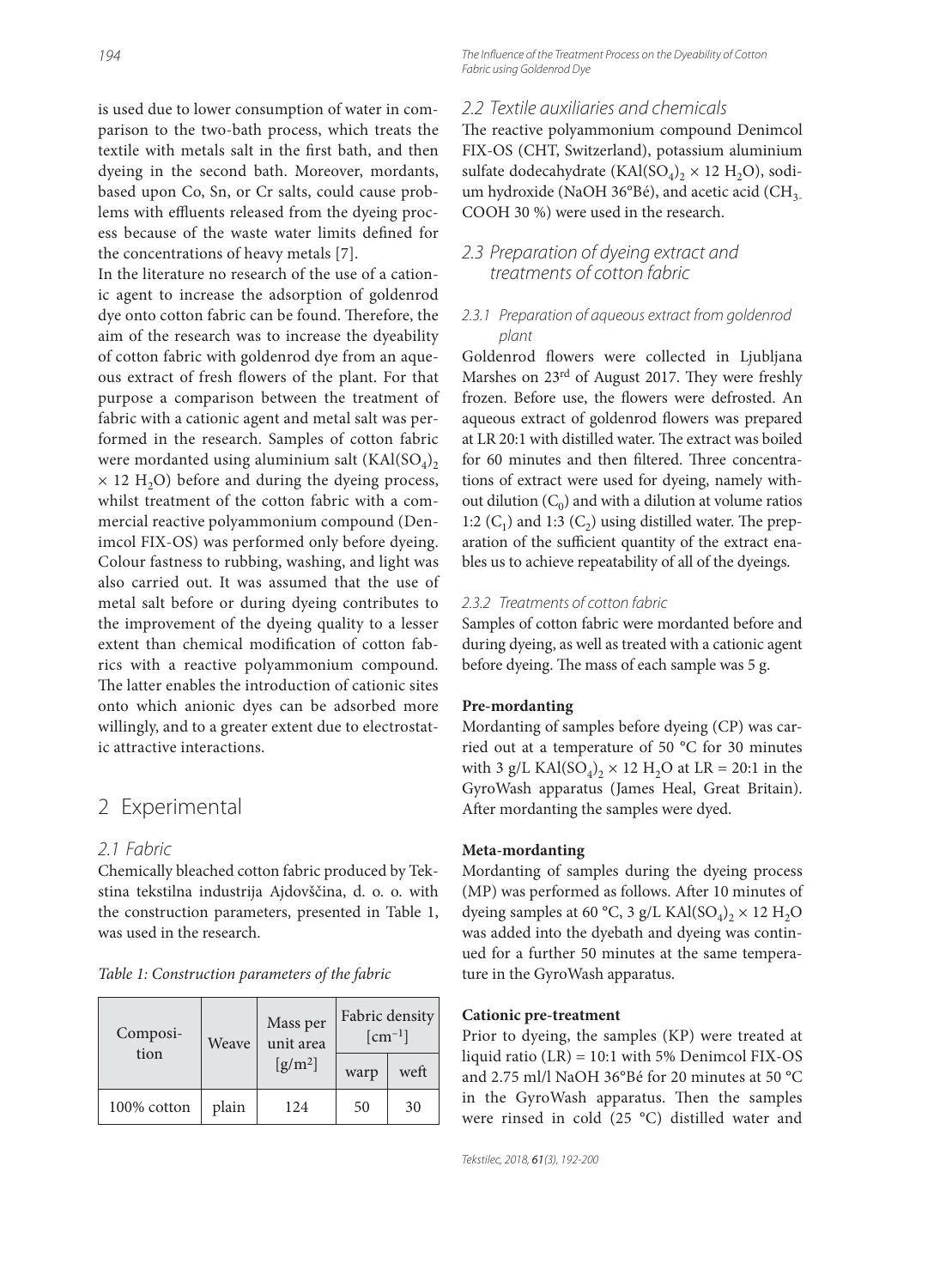neutralised. Neutralisation of the samples with 5 ml/l CH<sub>3</sub>COOH 30% at LR = 10:1 lasted for 10 minutes. After neutralisation samples were rinsed in cold distilled water. Dyeing of the samples was carried out in an aqueous extract of goldenrod flowers for 60 minutes at 60 $°C$ .

#### 2.3.3 Dyeing

Untreated (BE) and treated (CP, MC, and KP) samples of cotton fabric were dyed for 60 minutes in the GyroWash apparatus at  $LR = 20:1$  at a temperature of 60 °C. The dyeing was carried out at two replicates. After dyeing, the samples were rinsed in warm  $(40 °C)$ and cold (25 °C) distilled water to remove unfixed dye from the samples. After rinsing samples were air dried on flat surface at room temperature (24 °C). Before spectrophotometric measurements and different testing methods, the samples were stored in the dark.

#### 2.4 Sample labeling

The labels of samples, used in the research, are collected in Table 2.

### 2.5 Analytic methods

#### 2.5.1 Spectrophotometric measurements

Spectrophotometric measurements of samples were performed using spectrophotometer Spectraflash 600 PLUS-CT (Datacolor, Switzerland) within a measuring range of 400–700 nm, geometry d/8°, illuminant D65, 10° standard observer, UVfilter off, specular included, 9-mm aperture size, and four layers of the sample. Ten measurements were performed on each sample.

#### 2.5.2 Colour fastness to rubbing

Colour fastness to dry and wet rubbing was performed according to the standard SIST EN ISO 105- X12:2016 [9] on Crockmeter M238BB (SDL Atlas, USA). Colour fastness to rubbing was visually assessed using grey scale.

#### 2.5.3 Colour fastness to domestic and commercial laundering

Colour fastness to domestic and commercial laundering was performed using the standard SIST EN ISO 105-C06:2010 [10] in the GyroWash apparatus with ECE reference detergent without optical brightener. The laundering conditions are collected in Table 3.

After washing, the samples were rinsed twice. Each rinsing, using 100 ml of distilled water, lasted for 1 minute at a temperature of 40  $^{\circ}$ C. Then, the samples were air-dried on a flat surface at room temperature. Colour fastness to washing was spectrophotometrically evaluated by the determination of colour difference between unwashed and washed samples after the first washing cycle (A1S test method), 5 washing cycles (A1M test method), and 10 washing cycles (the A1M test method was repeated twice).

| Sample | Description of the sample                                                                                                         |
|--------|-----------------------------------------------------------------------------------------------------------------------------------|
| BE_X   | sample dyed in goldenrod extract at different extract concentrations, i.e. $X = 0$ for $C_0$ ;<br>1 for $C_1$ and 2 for $C_2$     |
| $CP_X$ | pre-mordanted and dyed sample at different extract concentrations, i.e. $X = 0$ for $C_0$ ;<br>1 for $C_1$ and 2 for $C_2$        |
| $MC_X$ | meta-mordanted and dyed sample at different extract concentrations, i.e. $X = 0$ for $C_0$ ;<br>1 for $C_1$ and 2 for $C_2$       |
| KP X   | cationic pre-treated and dyed sample at different extract concentrations, i.e.<br>$X = 0$ for $C_0$ ; 1 for $C_1$ and 2 for $C_2$ |

#### *Table 2: Samples labels and descriptions*

*Table 3: Laundering conditions*

| Test method | $T_{\text{washing}}$ [°C] | $\frac{1}{\nu_{\text{washing}}}\lfloor \text{min} \rfloor + \nu$ | $V_{\text{washing}}[\text{ml}]$ | $c_{\text{detergent}}[g/l]$ | Number of stainless<br>steel balls |
|-------------|---------------------------|------------------------------------------------------------------|---------------------------------|-----------------------------|------------------------------------|
| A1S         | 40                        | 30                                                               | 150                             |                             |                                    |
| A1M         | 40                        | 45                                                               | 150                             |                             |                                    |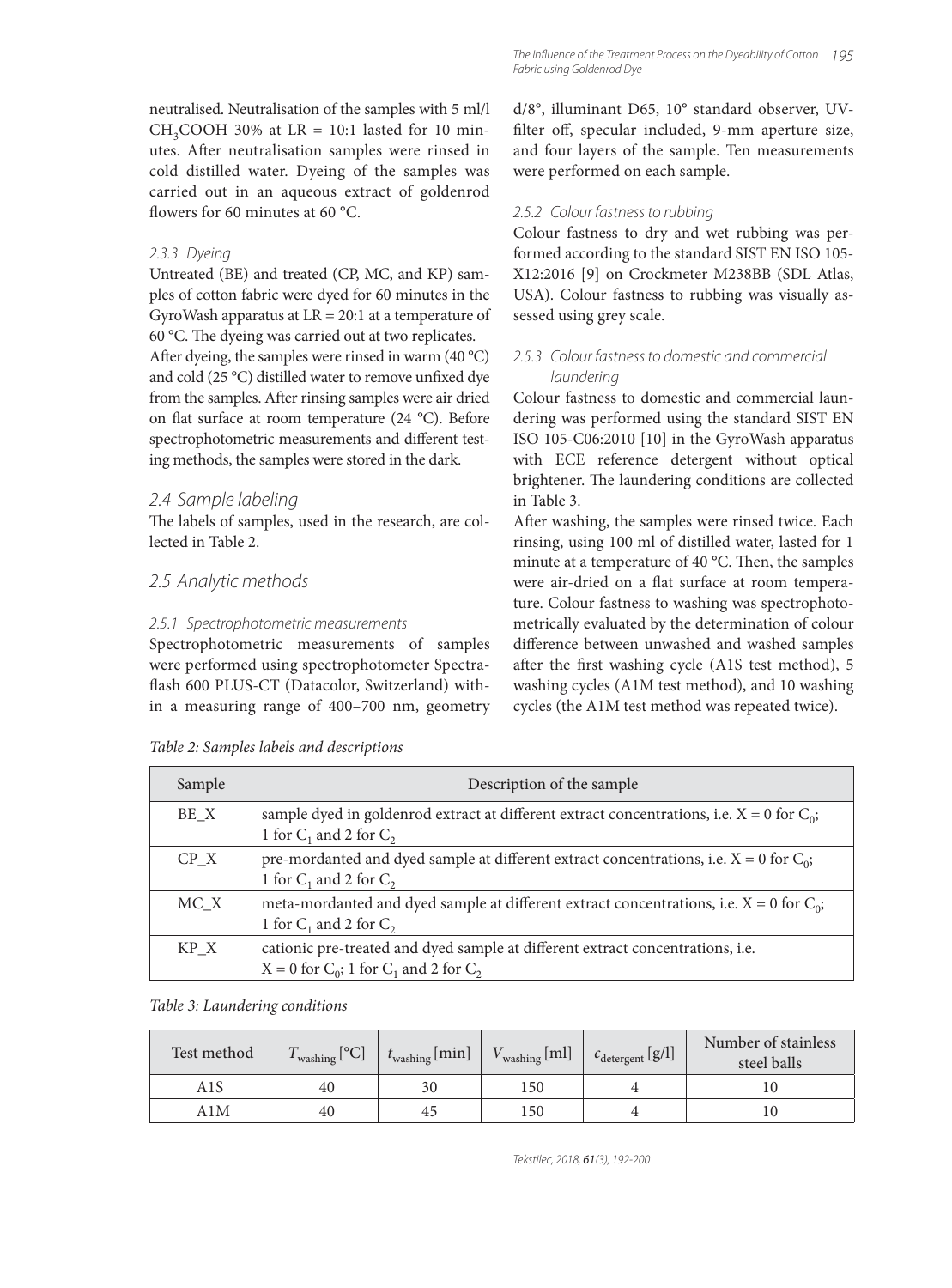#### 2.5.4 Colour fastness to artificial light

Colour fastness to artificial light was performed according to the standard ISO 105-B02:1994 [11] in the Xenotest Alpha (Atlas, USA) apparatus. Colour fastness was evaluated visually using blue scale and spectrophotometrically by determination of colour difference between samples before and after exposure to xenon arc lamp.

### 3 Results and discussion

In Table 4, the CIELAB colour values, chroma  $(C_{ab}^*),$ hue angle ( $h_{ab}$ ), and colour difference ( $\Delta E^*_{ab}$ ) of dyed samples are collected. In Tables 5–9 the results of colour fastness to rubbing, domestic and commercial laundering, and light are shown.

From Table 4 it can be seen that the CIELAB colour values are dependent on both the dye concentration in the extract and the type of treatment of cotton fabric before or during dyeing process. With the decrease of dye concentration in the dyebath, samples became lighter (values of *L\** increased), whilst values of *a\** and  $b^*$  vary. The samples, dyed with the dye extract (BE) are lighter, greener, and less yellow than the other samples. The samples mordanted before dyeing (CP) are darker, less green, and more yellow than BE samples. The samples mordanted during dyeing (MC) are darker than BE and CP samples, less green, and more yellow. The samples cationized before dyeing (KP) are the darkest among the studied samples, redder, and less yellow than CP and MC samples, and almost equally yellow as BE samples. From Table 4 it can be also seen that the values of *b\** decrease with decreasing of dye concentration in the extract. The same can be observed for *a\** values, the exceptions are CP samples where the influence of extract concentration is less perceptible. The levelness of the dyed fabric, expressed with the  $\Delta E^*_{ab}$  value, showed that KP samples are the most evenly dyed, followed by the MC samples, CP samples, and lastly the BE samples. The highest colour difference calculated between BE samples and other studied samples is observed in KP samples, followed by MC samples, whilst the lowest colour difference can be observed in CP samples.

From Table 5 it can be seen that the samples have very good to excellent colour fastness to dry and wet rubbing (grades 4/5 and 5 on a grey scale) in both directions, warp and weft. Samples are less resistant to wet than dry rubbing. Good colour fastness to rubbing is a consequence of a low concentration of dyestuffs in the dyebath.

It can be seen from Tables 6 to 8 that the CIELAB values of the studied samples changed with the number of washing cycles. Washed samples became lighter, because *L\** values increased, irrespective of both the dye concentration in the extract, and the type of treatment of cotton fabric before or during

| Extract<br>concentration | Sample<br>treatment | $L^*$ | $a^*$   | $b^*$ | $C_{ab}^*$ | $h_{ab}$ <sup>[°]</sup> | $\Delta E^{\ast}_{ab}{}^{1)}$ | $\Delta E^{\ast}_{ab}{}^{2)}$ |
|--------------------------|---------------------|-------|---------|-------|------------|-------------------------|-------------------------------|-------------------------------|
| $C_0$                    | BE                  | 86.97 | $-3.08$ | 33.13 | 33.28      | 95.32                   | 2.25                          |                               |
|                          | CP                  | 84.30 | $-2.69$ | 36.86 | 36.96      | 94.17                   | 1.53                          | 4.60                          |
|                          | MC                  | 81.45 | $-1.97$ | 44.99 | 45.04      | 92.52                   | 1.23                          | 13.13                         |
|                          | <b>KP</b>           | 71.99 | 1.99    | 29.03 | 29.10      | 86.07                   | 0.87                          | 16.34                         |
| $C_1$                    | BE                  | 88.45 | $-3.53$ | 27.16 | 27.38      | 97.42                   | 1.00                          |                               |
|                          | CP                  | 83.37 | $-2.51$ | 36.74 | 36.83      | 93.91                   | 0.75                          | 10.89                         |
|                          | MC                  | 83.58 | $-2.26$ | 38.55 | 38.62      | 93.35                   | 0.68                          | 12.45                         |
|                          | <b>KP</b>           | 75.83 | 0.82    | 30.11 | 30.12      | 88.44                   | 0.89                          | 13.67                         |
| C <sub>2</sub>           | BE                  | 89.97 | $-3.68$ | 24.20 | 24.48      | 98.64                   | 0.67                          |                               |
|                          | CP                  | 84.69 | $-2.67$ | 34.54 | 34.65      | 94.42                   | 0.79                          | 11.65                         |
|                          | МC                  | 84.60 | $-2.56$ | 34.95 | 35.05      | 94.20                   | 0.70                          | 12.07                         |
|                          | <b>KP</b>           | 78.63 | 0.30    | 28.16 | 28.16      | 89.38                   | 0.82                          | 12.65                         |

*Table 4: CIELAB colour values, chroma* (C<sub>\*ab</sub>), *hue angle (h<sub>ab</sub>), and colour difference* (Δ*E*<sub>ab</sub>) *of studied samples* 

 $1)$  Colour difference is calculated between the first measurement on the sample (standard) and other measurements on the sample (batch) for determination of dyed sample levelness.

 $2)$  Colour difference is calculated between sample BE and other samples (CP, MC, and KP).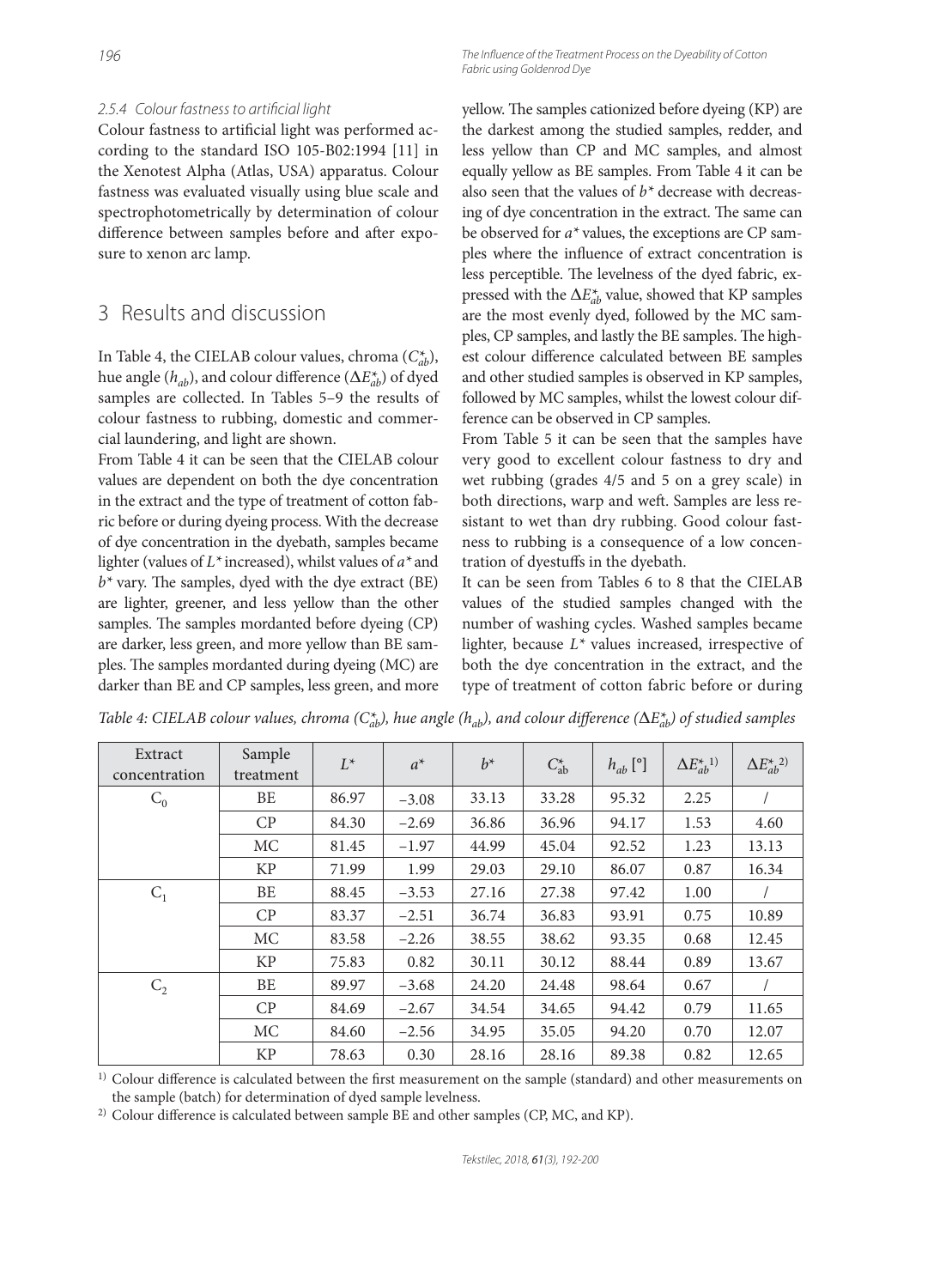dyeing process. The KP samples are exception, because the *L\** value decreases with an increasing number of washing cycles. This means that the samples became darker. After washing BE and CP samples became less green (*a\** value increases) and less yellow (*b\** value decreases), MC samples became more green (*a\** value decreases) and less yellow (*b\** value strongly decreases with increasing number of washing cycles), and KP samples became less red (*a\** value decreases) and more yellow (*b\** value increases) even though the difference in  $b^*$  values before

and after washing are less observable. From Figures 2 to 4 it can be also seen that the colour difference increases with an increasing number of washing cycles, irrespective of the dye concentration in the extract. The highest colour difference is achieved in MC samples, and the lowest in KP samples. The increase of colour difference means that the dye is removed from the cotton fabric during washing. Since the lowest colour difference was obtained in KP samples, we conclude that the goldenrod dye makes the strongest binding to cotton fabric. The weakest

|                          |                     | Grey scale grade |             |             |      |  |  |  |
|--------------------------|---------------------|------------------|-------------|-------------|------|--|--|--|
| Extract<br>concentration | Sample<br>treatment |                  | Dry rubbing | Wet rubbing |      |  |  |  |
|                          |                     | Warp             | Weft        | Warp        | Weft |  |  |  |
| $C_0$                    | BE                  | 5                | 5           | 4/5         | 4/5  |  |  |  |
|                          | CP                  | 5                | 5           | 4/5         | 4/5  |  |  |  |
|                          | MC                  | 4/5              | 4/5         | 4/5         | 4/5  |  |  |  |
|                          | <b>KP</b>           | 5                | 5           | 4/5         | 4/5  |  |  |  |
| $C_1$                    | BE                  | 5                | 5           | 5           | 5    |  |  |  |
|                          | CP                  | 5                | 5           | 5           | 5    |  |  |  |
|                          | MC                  | 4/5              | 4/5         | 4/5         | 4/5  |  |  |  |
|                          | <b>KP</b>           | 5                | 5           | 4/5         | 4/5  |  |  |  |
| $C_2$                    | BE                  | 5                | 5           | 5           | 5    |  |  |  |
|                          | CP                  | 5                | 5           | 4/5         | 4/5  |  |  |  |
|                          | MC                  | 4/5              | 5           | 4/5         | 4/5  |  |  |  |
|                          | <b>KP</b>           | 4/5              | 5           | 5           | 5    |  |  |  |

*Table 5: Visual assessment of colour fastness to dry and wet rubbing using a grey scale*

| Extract<br>concentration | Sample<br>treatment | $L^*$ | $a^*$   | $b^*$ | $C_{ab}^*$ | $h_{ab}$ <sup>[°]</sup> |
|--------------------------|---------------------|-------|---------|-------|------------|-------------------------|
| $C_0$                    | <b>BE</b>           |       | $-1.84$ | 13.31 | 13.43      | 97.86                   |
|                          | CP                  | 88.71 | $-1.52$ | 19.60 | 19.66      | 94.44                   |
|                          | МC                  | 89.13 | $-2.09$ | 22.03 | 22.13      | 95.42                   |
|                          | <b>KP</b>           | 69.60 | 1.20    | 30.52 | 30.55      | 87.76                   |
| $C_1$                    | <b>BE</b>           | 90.70 | $-1.66$ | 12.53 | 12.64      | 97.54                   |
|                          | CP                  | 89.95 | $-1.96$ | 18.09 | 18.20      | 96.18                   |
|                          | MC                  | 91.06 | $-2.40$ | 17.76 | 17.93      | 97.70                   |
|                          | <b>KP</b>           | 72.92 | 0.73    | 31.01 | 31.02      | 88.64                   |
| C <sub>2</sub>           | <b>BE</b>           | 92.19 | $-1.50$ | 10.19 | 10.30      | 98.35                   |
|                          | CP                  | 91.09 | $-2.11$ | 16.20 | 16.34      | 97.42                   |
|                          | МC                  | 91.54 | $-2.38$ | 15.48 | 15.67      | 98.75                   |
|                          | <b>KP</b>           | 75.87 | 0.29    | 29.11 | 29.12      | 89.42                   |

Tekstilec, 2018, 61(3), 192-200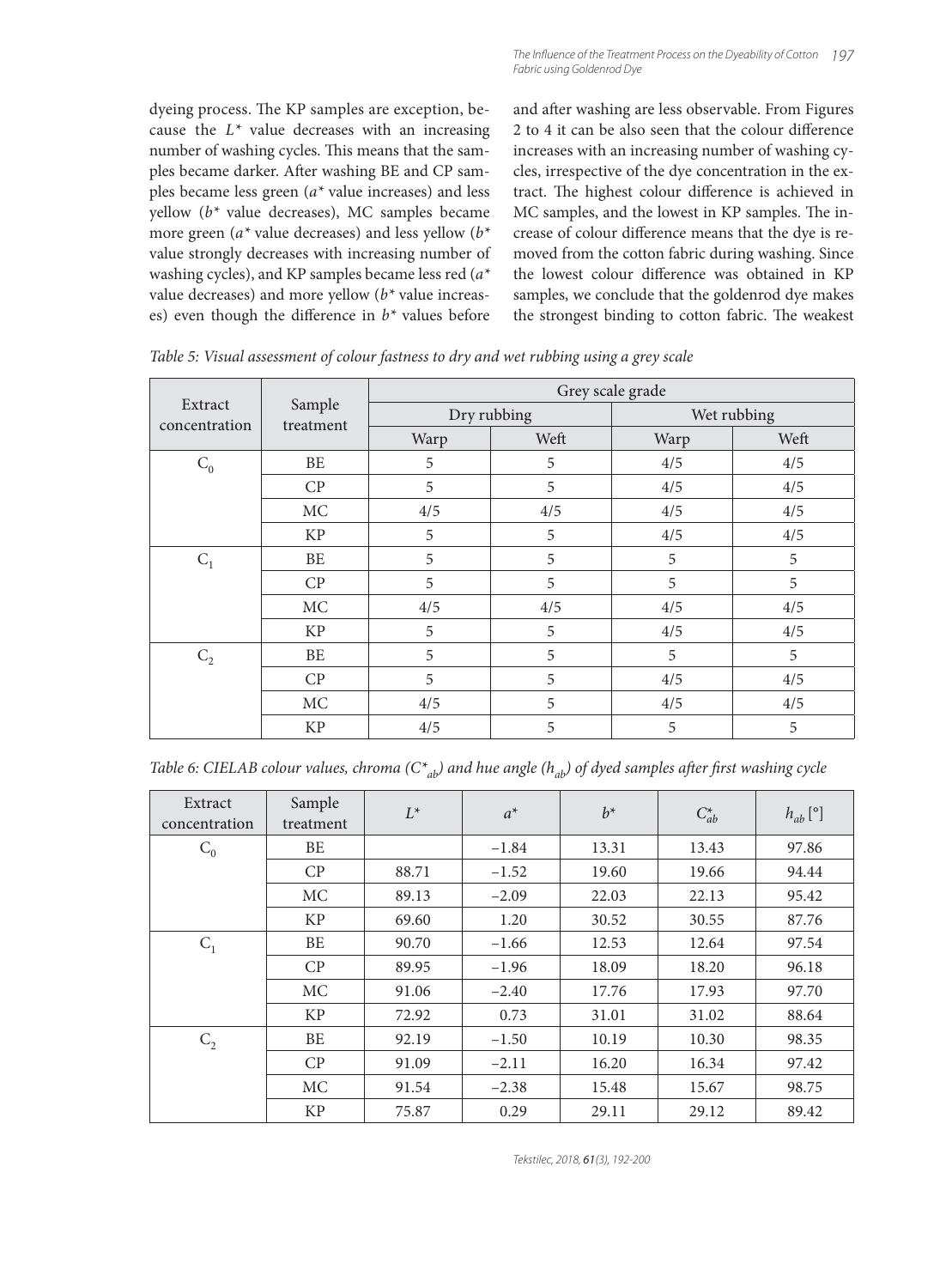The Influence of the Treatment Process on the Dyeability of Cotton Fabric using Goldenrod Dye



*Figure 2: Colour difference* ( $\Delta E^*_{ab}$ ) between unwashed and washed dyed samples in extract concentration  $C_0$ 



*Figure 3: Colour difference* ( $\Delta E^*_{ab}$ ) between unwashed *and washed dyed samples in extract concentration C1*

binding of goldenrod dye to cotton fabric is observed in MC samples, which were mordanted during



*Figure 4: Colour difference* ( $\Delta E^*_{ab}$ ) between unwashed *and washed dyed samples in extract concentration C2*

dyeing process. In samples dyed with a lower dye concentration, lower colour differences were obtained than in samples dyed with a higher dye concentration. The latter is understandable since the adsorption of dye onto cotton fabric is lower at a lower dye concentration than in a higher dye concentration. It can be seen from Table 9 that the studied samples have very poor colour fastness to light (grade 1 on a blue scale). Comparison of CIELAB values before and after illumination (Tables 4 and 9) shows that after illumination the samples became lighter  $(L^*)$ value increases), whilst *a\** and *b\** values increased or decreased, depending on the treatment of cotton fabric before or during dyeing process. After illumination BE, CP and MC samples became less green and less yellow, while KP samples became redder

*Table 7: CIELAB colour values, chroma* ( $C_{ab}^*$ ), and hue angle ( $h_{ab}$ ) of dyed samples after 5 washing cycles

| Extract<br>concentration | Sample<br>treatment | $L^*$ | $a^*$   | $b^*$ | $C_{ab}^*$ | $h_{ab}$ <sup>[°]</sup> |
|--------------------------|---------------------|-------|---------|-------|------------|-------------------------|
| $C_0$                    | <b>BE</b>           | 91.16 | $-1.76$ | 12.91 | 13.03      | 97.78                   |
|                          | CP                  | 88.79 | $-1.79$ | 19.55 | 19.63      | 95.24                   |
|                          | МC                  | 89.56 | $-2.10$ | 19.82 | 19.93      | 96.04                   |
|                          | <b>KP</b>           | 68.85 | 1.28    | 30.15 | 30.18      | 87.57                   |
| $C_1$                    | <b>BE</b>           | 91.36 | $-1.92$ | 12.61 | 12.75      | 98.64                   |
|                          | CP                  | 89.96 | $-1.87$ | 16.86 | 19.96      | 96.34                   |
|                          | МC                  | 90.97 | $-2.32$ | 16.66 | 16.82      | 97.94                   |
|                          | <b>KP</b>           | 73.94 | 0.50    | 29.23 | 29.23      | 89.02                   |
| C <sub>2</sub>           | <b>BE</b>           | 91.95 | $-1.77$ | 10.81 | 10.96      | 99.29                   |
|                          | CP                  | 91.03 | $-1.98$ | 14.96 | 15.09      | 97.56                   |
|                          | MC                  | 91.62 | $-2.26$ | 14.26 | 14.44      | 99.02                   |
|                          | <b>KP</b>           | 76.07 | 0.25    | 28.79 | 28.79      | 89.51                   |

Tekstilec, 2018, 61(3), 192-200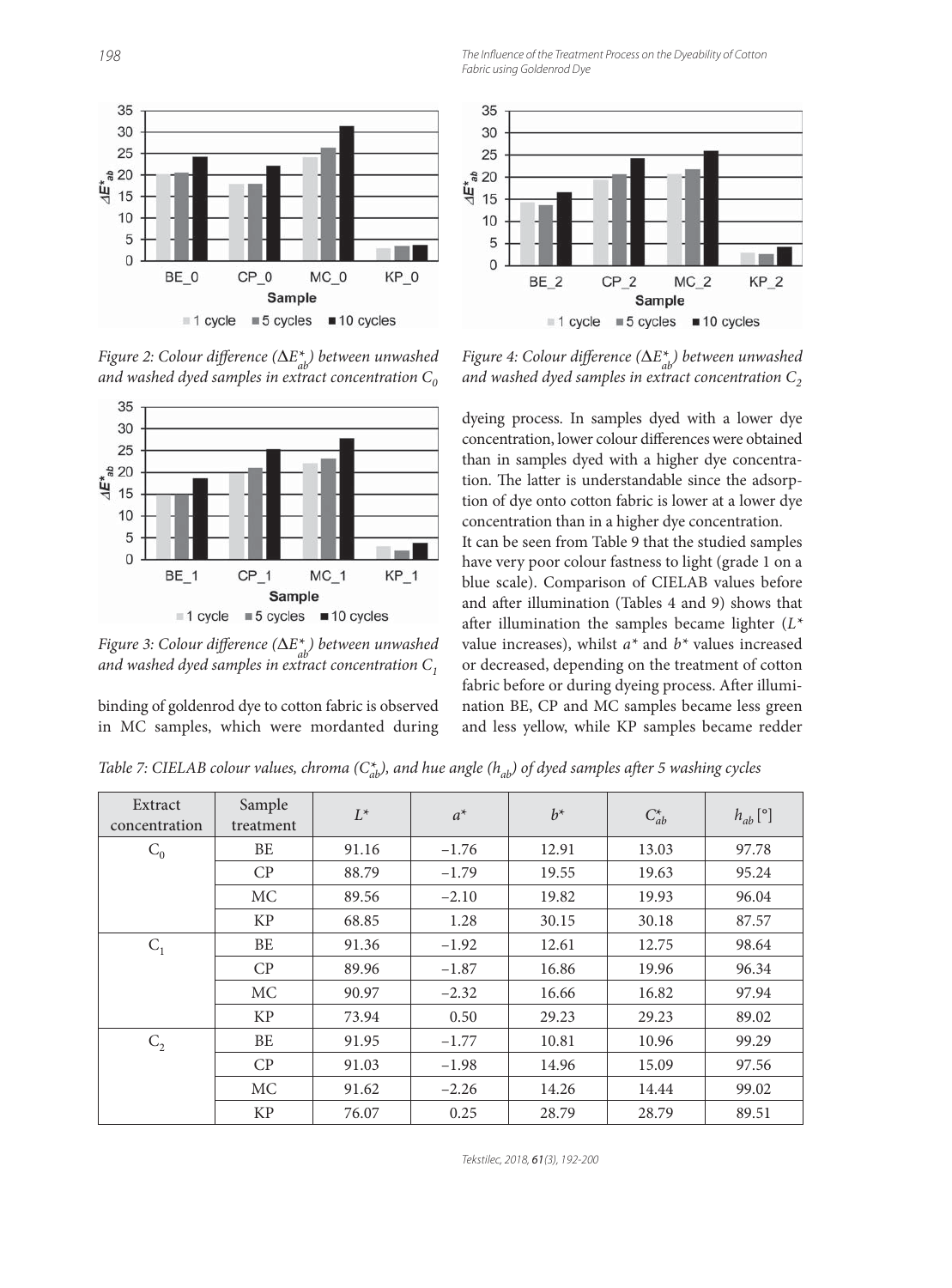| Extract<br>concentration | Sample<br>treatment | $L^*$ | $a^*$   | $b^*$ | $C_{ab}^*$ | $h_{ab}$ <sup>[°]</sup> |
|--------------------------|---------------------|-------|---------|-------|------------|-------------------------|
| $C_0$                    | BE                  | 91.08 | $-1.94$ | 9.19  | 9.39       | 101.93                  |
|                          | CP                  | 89.09 | $-2.15$ | 15.23 | 15.38      | 98.04                   |
|                          | MC                  | 89.81 | $-2.33$ | 14.68 | 14.87      | 99.04                   |
|                          | <b>KP</b>           | 68.45 | 1.12    | 30.02 | 30.04      | 87.86                   |
| $C_1$                    | BE                  | 91.24 | $-2.03$ | 8.83  | 9.06       | 102.95                  |
|                          | CP                  | 89.99 | $-2.01$ | 12.33 | 12.49      | 99.26                   |
|                          | MC                  | 90.83 | $-2.38$ | 11.74 | 11.98      | 101.44                  |
|                          | <b>KP</b>           | 72.15 | 0.45    | 28.82 | 28.82      | 89.12                   |
| $C_2$                    | BE                  | 91.69 | $-1.98$ | 7.72  | 7.97       | 104.43                  |
|                          | CP                  | 90.70 | $-1.98$ | 10.98 | 11.15      | 100.23                  |
|                          | <b>MC</b>           | 91.57 | $-2.27$ | 9.83  | 10.09      | 103.02                  |
|                          | <b>KP</b>           | 74.50 | 0.05    | 27.73 | 27.73      | 89.89                   |

*Table 8: CIELAB colour values, chroma* ( $C_{ab}^*$ ), and hue angle ( $h_{ab}$ ) of dyed samples after 10 washing cycles

*Table 9: Visual assessment of colour fastness to light using blue scale and CIELAB colour values, chroma*  $(C^*_{ab})$ , *and hue angle* ( $h_{ab}$ ) of the studied samples after illumination

| Extract<br>concentration | Sample<br>treatment | Blue scale<br>grade | $L^*$ | $a^*$   | $b^*$ | $C_{ab}^*$ | $h_{ab}$ <sup>[°]</sup> | $\Delta E^{\ast}_{ab}{}^{1)}$ |
|--------------------------|---------------------|---------------------|-------|---------|-------|------------|-------------------------|-------------------------------|
| $C_0$                    | <b>BE</b>           | 1                   | 89.56 | $-0.62$ | 13.06 | 13.08      | 92.72                   | 20.39                         |
|                          | CP                  | 1                   | 87.59 | $-0.32$ | 17.73 | 17.73      | 91.04                   | 19.55                         |
|                          | <b>MC</b>           | $\mathbf{1}$        | 85.67 | 0.74    | 18.53 | 18.54      | 87.73                   | 26.93                         |
|                          | <b>KP</b>           | 1                   | 79.85 | 2.95    | 18.25 | 29.1       | 86.07                   | 13.38                         |
| $C_1$                    | BE                  | 1                   | 88.73 | $-0.53$ | 14.65 | 14.66      | 92.06                   | 12.87                         |
|                          | CP                  | $\mathbf{1}$        | 89.27 | $-0.47$ | 14.23 | 14.24      | 91.91                   | 23.36                         |
|                          | <b>MC</b>           | 1                   | 89.51 | $-0.36$ | 14.61 | 14.62      | 91.40                   | 24.74                         |
|                          | <b>KP</b>           | 1                   | 84.62 | 1.54    | 15.27 | 15.34      | 84.26                   | 17.26                         |
| C <sub>2</sub>           | BE                  | 1                   | 91.54 | $-0.91$ | 8.40  | 8.45       | 96.17                   | 16.12                         |
|                          | CP                  | 1                   | 90.43 | $-1.12$ | 12.98 | 13.02      | 94.94                   | 22.36                         |
|                          | <b>MC</b>           | 1                   | 91.17 | $-0.94$ | 11.84 | 11.87      | 94.55                   | 24.08                         |
|                          | <b>KP</b>           | 1                   | 86.59 | 1.00    | 13.79 | 13.83      | 85.84                   | 16.44                         |

<sup>1)</sup> Colour difference ( $\Delta E_{ab}^*$ ) is calculated between dyed samples before and after illumination

and less yellow. The highest difference in CIELAB values of studied samples before and after illumination is observed in *b\** values, which dropped by 10 to 20 units and is dependent on treatment of cotton fabric before or during dyeing process. It can be also seen from  $\Delta E^*_{ab}$  values (Table 9), that the colour fastness to light of the samples treated with a cationic agent is higher in comparison to BE, CP, and MC samples. Among the studied samples; MC samples have the poorest colour fastness to light.

### 4 Conclusion

According to the obtained results the following can be pointed out:

- The type of treatment of cotton fabric before or during dyeing with goldenrod extract influences dyeing levelness, CIELAB colour values, and colour fastness to rubbing, washing, and light.
- Cotton fabric dyed with goldenrod extract is the most unevenly dyed among all of studied